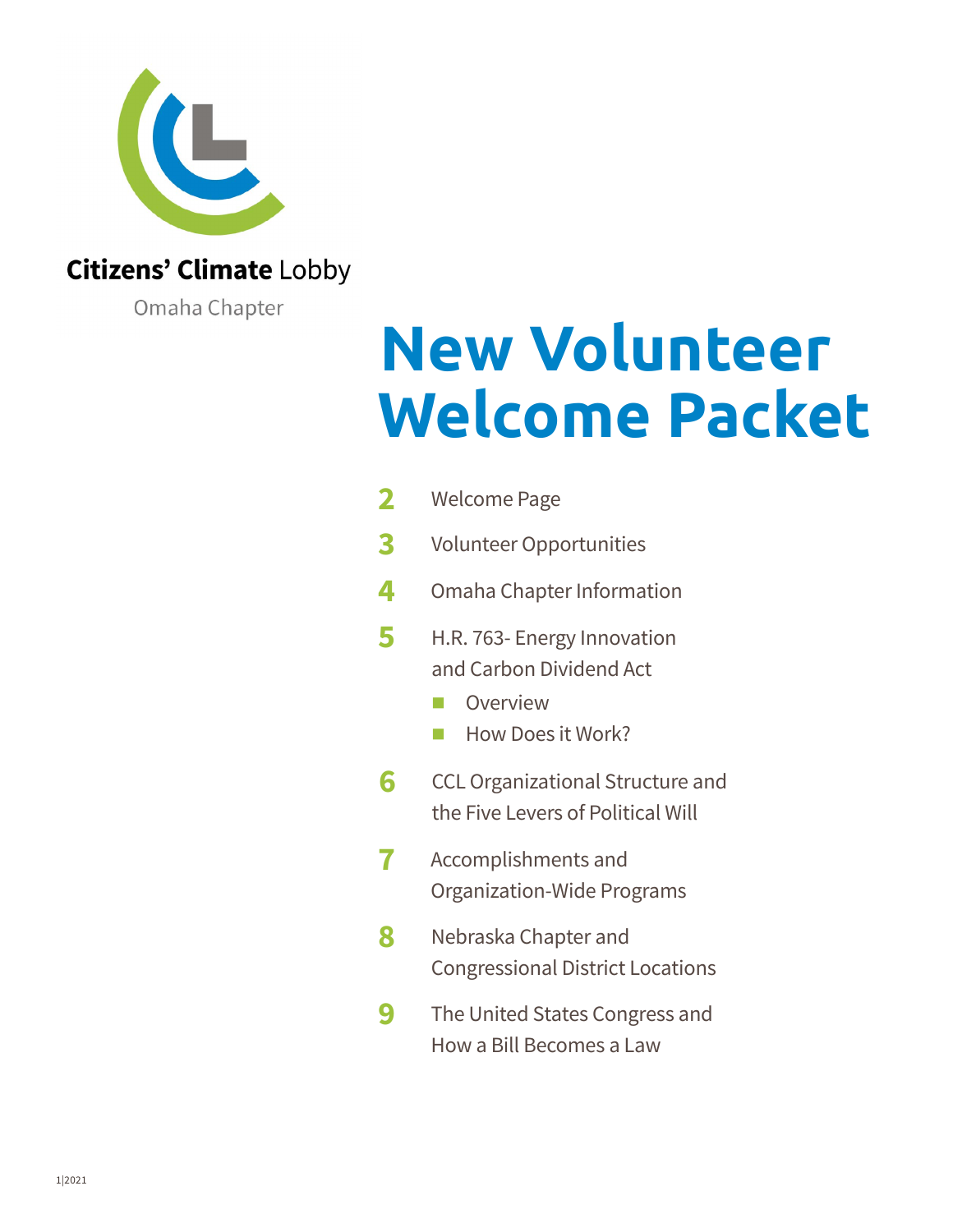## <span id="page-1-0"></span>**Welcome to Citizens' Climate Lobby**

Congratulations on finding Citizens' Climate Lobby (CCL). We look forward to getting to know you! After signing up (**[cclusa.org/join](https://citizensclimatelobby.org/join-citizens-climate-lobby/)**), the following resources will help you plug in and contribute right away.

**Our values:** CCL is a non-profit, nonpartisan, grassroots advocacy organization focused on national policies to address climate change. Seven **[core values](https://citizensclimatelobby.org/about-ccl/values/)** guide our staff and volunteers along the way: Focus, Optimism, Relationships, Integrity, Personal Power, Being Nonpartisan, and Diversity. **1**

**Join our Live Informational Session** for a call for newer volunteers and time for Q&A. Offered Wednesdays at 8 p.m. ET (**[www.cclusa.org/intro](https://citizensclimatelobby.org/informational-session/)**).

**Our focus:** CCL volunteers around the country are working to pass the **[Energy Innovation and](https://citizensclimatelobby.org/energy-innovation-and-carbon-dividend-act/)  [Carbon Dividend Act](https://citizensclimatelobby.org/energy-innovation-and-carbon-dividend-act/)**, a carbon fee and dividend policy with 100% of the net revenues returned monthly to households and a border carbon adjustment to encourage our trading partners to also take action on climate. **2**

**Attend Climate Advocate Training** to get ready to lobby on behalf of CCL. Find out more about our approach and solution (**[cclusa.org/climateadvocatetraining](https://community.citizensclimate.org/resources/item/19/395)**).

**Our methods:** We work to achieve our goal by building friendly, helpful relationships with members of Congress and staff, educating the public, working with media, local groups, and community leaders. We believe individuals, organized by Congressional district, who are well-trained, respect-based and have a good system of support, can more than influence the political process. **3**

**Click on the link for Omaha Citizens' Climate Lobby** (**[cclomaha.com](https://cclomaha.com/)**). If you want to have an immediate impact, please join the **[Monthly Calling Campaign](https://citizensclimatelobby.org/monthly-calling-campaign/)**.

**Local monthly meetings:** Our monthly meetings feature national guest speakers, celebrating our members' achievements, communication exercises, time for Q&A, and coordinating plans. **4**

Explore CCL Community, our portal for training, resources, forums, and action teams connecting volunteers worldwide with each other (**[community.citizensclimate.org/home](https://community.citizensclimate.org/dashboard)**).

**CCL's national conference** is in Washington D.C. every June and features keynote speakers, education workshops, and meetings with almost every member of Congress or their staff. We hold annual state and regional conferences to provide volunteers the chance to network, learn more, and work together on regional and local strategy. **5**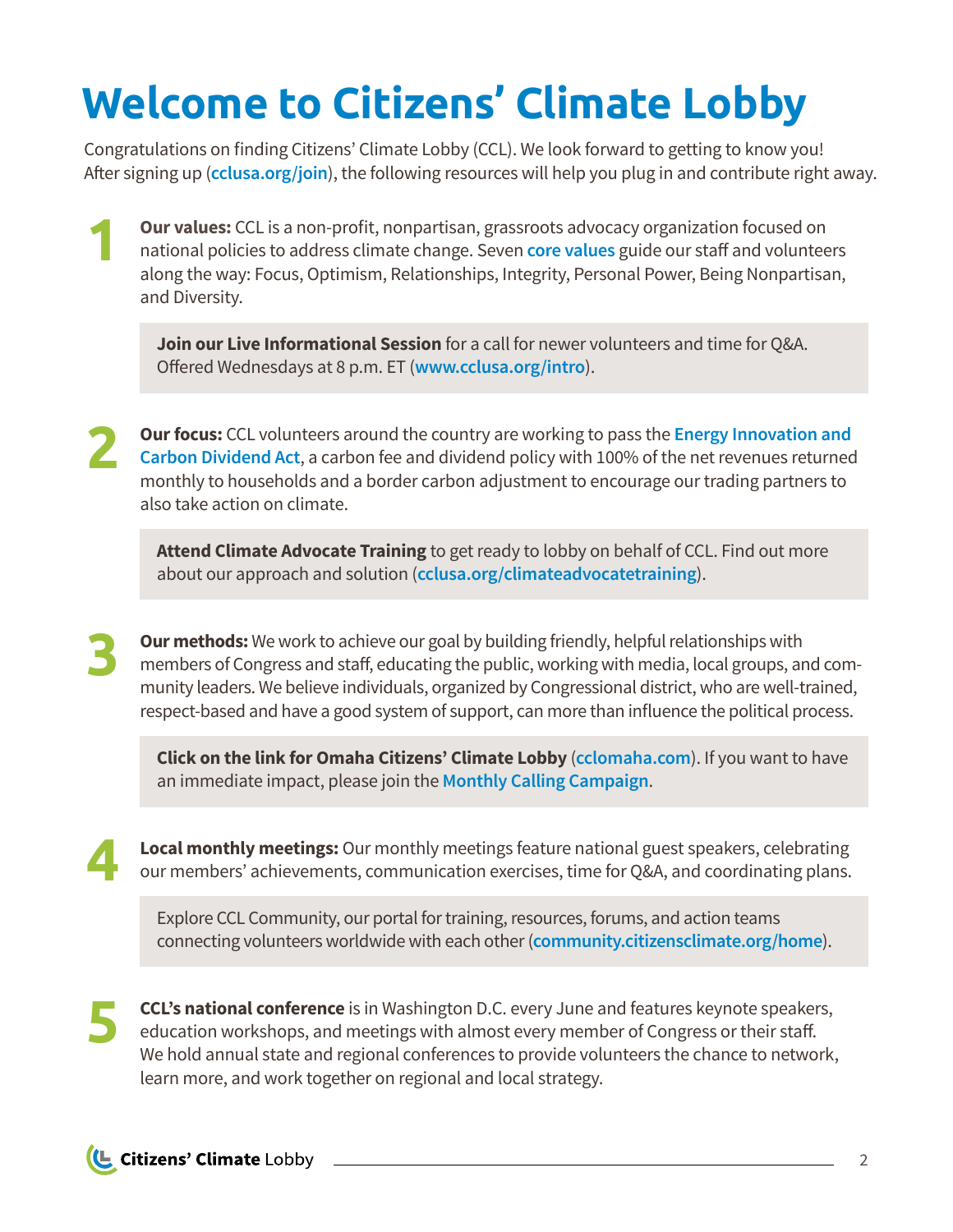## <span id="page-2-0"></span>**CCL Volunteer Opportunities**

Click QR code (at right) to fill out this form online, or download to your desktop and email completed pdf to **[data@cclomaha.com](mailto:data%40cclomaha.com%20?subject=)** 



| <b>NAME</b> |  |
|-------------|--|
| PHONE       |  |
| EMAIL       |  |
| ZIP         |  |

Contribute to CCL's work in ways that match your interests, uses your skills, and leads to personal breakthroughs through our five levers of creating political will. Our team chair will contact you and get you plugged into CCL. Enjoy the journey!

### **Lobbying Congress**

- $\bigcirc$  Write letters, make calls to your member of Congress (MOC). Join the Dialing Congress Campaign.
- $\bigcirc$  Join local group when they visit or lobby a member of Congress or aide.
- $\bigcirc$  Support liaison that maintains communications with specific member of Congress.

### **Working with media**

- $\bigcirc$  Follow CCL on social media, work on local Facebook, Instagram pages and Twitter.
- $\bigcirc$  Write Letters to Editors and opinion pieces, notify others of opportunities.
- $\bigcirc$  Be point person to develop a relationship with local medias and reporters.

### **Grassroots Outreach: Educating and building public support**

- $\bigcirc$  Clip boarding and Tabling: Find and/or schedule at festivals, farmer's markets etc.
- $\bigcirc$  Public Speaking: Present and/or find opportunities for group to present.
- $\bigcirc$  Coordinate Local Events: Work together to host screenings, climate forums etc.

### **Grassroots Outreach: Educating and building local leader support**

- $\bigcirc$  Work with community leaders, businesses, or other local governments to support our legislative proposal.
- $\bigcirc$  Identify and build relationships with key influencers to your MOC.

### **Chapter growth, development and organization**

- $\bigcirc$  Maintain Database and Calendars.
- $\bigcirc$  Monthly Meeting or Event: Call members to invite them to attend.
- $\bigcirc$  Join the Welcome Team to connect with new members.

**L** Citizens' Climate Lobby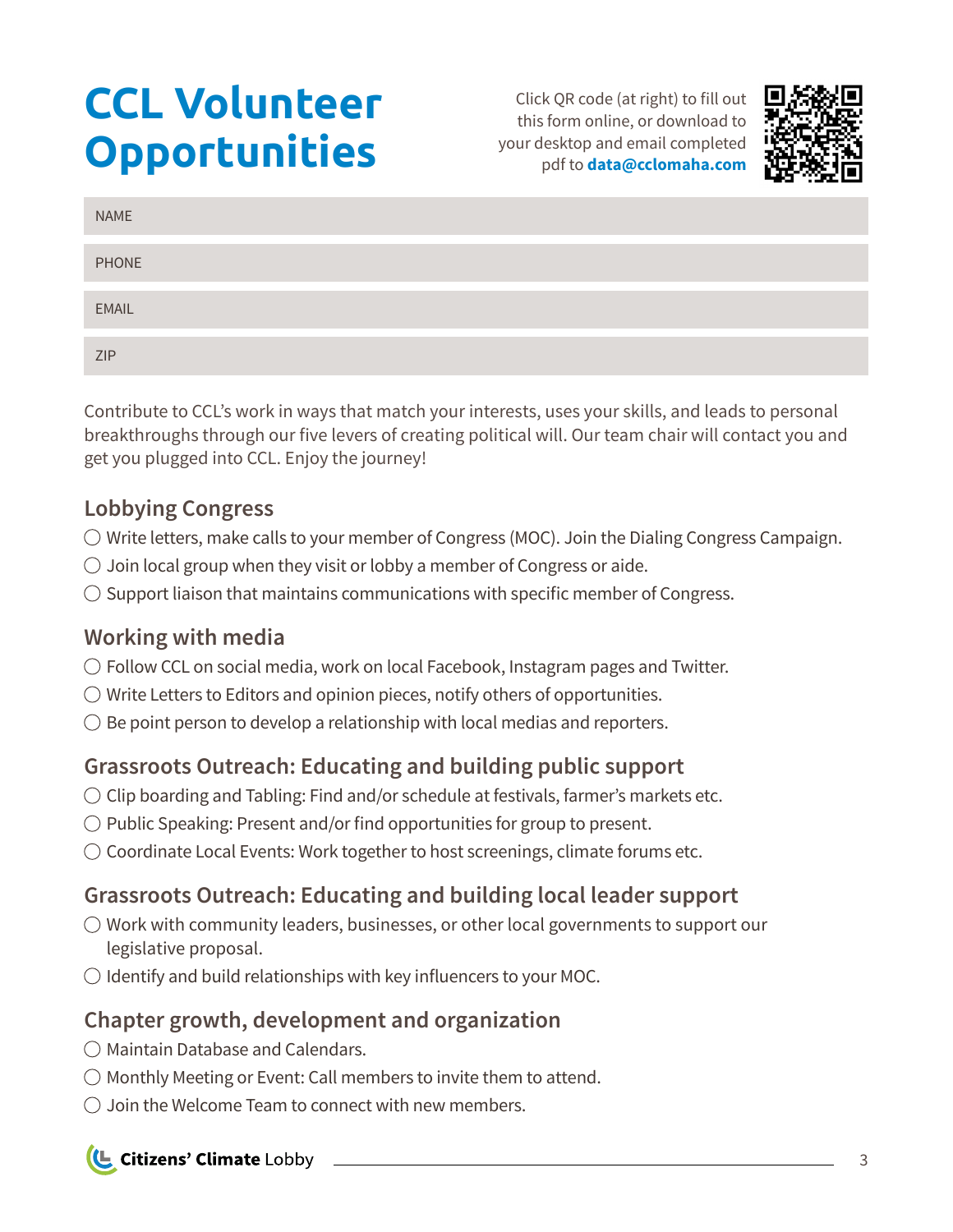## <span id="page-3-0"></span>**Omaha Citizens' Climate Lobby Information Form**

### **Omaha Chapter Meetings and Leaders**

**During COVID-19 Restrictions, chapter and "LITE" meetings are via ZOOM**

**Regular Chapter Meetings** [Check our Facebook page](https://www.facebook.com/CitizensClimateLobbyOmaha) and our [webpage](https://cclomaha.com/) for the latest information. Meetings are usually the second week of the month.

**"LITE" Meetings** [Check our Facebook page](https://www.facebook.com/CitizensClimateLobbyOmaha) and our [webpage](https://cclomaha.com/) for the latest information. Meetings are every other month; casual meetings as announced.

#### **Omaha Chapter Leaders**

**Sandy Lehr** [sandy.lehr@gmail.com](mailto:sandy.lehr%40gmail.com?subject=) **Mark Welsch** [markwelschccl@gmail.com](mailto:markwelschccl%40gmail.com?subject=)

**Nebraska State Coordinator Jennifer Glazer** [jennifer.glazer@citizensclimatelobby.org](mailto:jennifer.glazer%40citizensclimatelobby.org?subject=) 

#### **Strategic Planning Committee**

Katherine Finnegan, Jennifer Glazer, Steve Hultman, Kelli Jorgensen, Jon Lee, Sandy Lehr, Frances Mendenhall, Tracy Stanko, Alan Vovolka, Mark Welsch

#### **Omaha Media Links and Coordinators**

 <https://www.facebook.com/CitizensClimateLobbyOmaha>  $\bullet$  https://twitter.com/CCLomaha **Kevin Fitzgerald** [kevin@kevinmfitzgerald.com](mailto:kevin%40kevinmfitzgerald.com%20?subject=)

**website** <http://cclomaha.com/> **Kim Hermsen** [Kim.hermsen@gmail.com](mailto:Kim.hermsen%40gmail.com?subject=)

**CCL North Winds Region** Nebraska, Iowa, Minnesota, North Dakota, South Dakota **North Winds Coordinator Mindy Ahler** [mindy.ahler@citizensclimate.org](mailto:mindy.ahler%40citizensclimate.org%20?subject=) 

### **5 Levers of Political Will**

### **Omaha Chairs**

- **1 Lobbying Congress Jennifer Glazer** [jennifer.glazer@citizensclimatelobby.org](mailto:jennifer.glazer%40citizensclimatelobby.org?subject=) **Sandy Lehr** [sandy.lehr@gmail.com](mailto:sandy.lehr%40gmail.com?subject=)
- **2 Media Relations Tracy Stanko** [tracystanko@gmail.com](mailto:tracystanko%40gmail.com?subject=)

**Letters to Editor Chair Frances Mendenhall** [francesmendenhall@yahoo.com](mailto:francesmendenhall%40yahoo.com?subject=)

**Social Media Manager Kevin Fitzgerald** [kevin@kevinmfitzgerald.com](mailto:kevin%40kevinmfitzgerald.com?subject=)

- **3 Grassroots Outreach Steve Hultman** braims@aol.com **Sandy Lehr** [sandy.lehr@gmail.com](mailto:sandy.lehr%40gmail.com?subject=)
- **4 Grasstops Outreach Katherine Finnegan** [kfinnegan@me.com](mailto:kfinnegan%40me.com?subject=) **Tracy Stanko** [tracystanko@gmail.com](mailto:tracystanko%40gmail.com?subject=) **Mark Welsch** [markwelschccl@gmail.com](mailto:markwelschccl%40gmail.com?subject=)
- **5 Group Development & Organizing Sandy Lehr** [sandy.lehr@gmail.com](mailto:sandy.lehr%40gmail.com?subject=) **Mark Welsch** [markwelschccl@gmail.com](mailto:markwelschccl%40gmail.com?subject=)

### **Nebraska Media Links**

 <https://www.instagram.com/citizensclimatenebraska/> **Kim Hermsen** [Kim.hermsen@gmail.com](mailto:Kim.hermsen%40gmail.com?subject=)

**[https://twitter.com/CCL\\_Nebraska](https://twitter.com/CCL_Nebraska) Kim Hermsen** [Kim.hermsen@gmail.com](mailto:Kim.hermsen%40gmail.com?subject=)

**National Website** [www.citizensclimatelobby.org](https://citizensclimatelobby.org/) 

**National Hashtags** #grassroots climate, #bipartisan climate, #price on pollution

### **Member of Congress Contacts & Liaisons**

#### **Senator Ben Sasse**

304 North 168th Circle, Suite 213, Omaha NE 68118 [http://www.sasse.senate.gov/public/index.cfm/email-ben](https://www.sasse.senate.gov/public/index.cfm/email-ben) **Omaha** 402-550-8040 **Washington** 202-224-4224 **Liaison** Lisa Lee [Lisareneelee@gmail.com](mailto:Lisareneelee%40gmail.com?subject=)

#### **Senator Deb Fischer**

11819 Miracle Hills Drive, Suite 205, Omaha NE 68154 [http://www.fischer.senate.gov/public/index.cfm/contact](https://www.fischer.senate.gov/public/index.cfm/contact) **Omaha** 402-391-3411 **Washington** 202-224-6551 **Liaisons** Kelli Jorgenson [kjzinfo@gmail.com](mailto:kjzinfo%40gmail.com%20?subject=) Barrie Marchant, [barriekmarchant@gmail.com](mailto:?subject=)

**Representative Don Bacon** (District 2) 13906 Gold Circle, Suite 101, Omaha NE 68144 <https://bacon.house.gov/contact/> **Omaha** 402-938-0300 **Washington** 202-225-4155, 1-888-221-7452 **Liaison** Tracy Stanko, [tracystanko@gmail.com](mailto:tracystanko%40gmail.com?subject=)

**Representative Jeff Fortenberry** (District 1) 301 South 13th Street, Suite 100, Lincoln NE 68508 <https://fortenberry.house.gov/> **Lincoln** 402-438-1598 **Washington** 202-225-4806 **Liaison** Christy Eichorn, [christysundaisyent.com](mailto:christysundaisyent.com?subject=)

**Representative Adrian Smith** (District 3) 1811 West Second Street, Suite 275, Grand Island NE 68803 [https://adriansmith.house.gov](https://adriansmith.house.gov/) **Grand Island** 308-384-3900 **Washington** 202-225-6435 **Liaison** Daniel Bowen, [surdaceaction@gmail.com](mailto:surdaceaction%40gmail.com?subject=)

### **Other Nebraska CCL Chapters & Leaders**

**Bellevue** Fran Moore [Frances.moore.ne@gmail.com](mailto:Frances.moore.ne%40gmail.com?subject=) Mary Spurgeon [marspur2@aol.com](mailto:marspur2%40aol.com?subject=) **Chadron** Steve and Cheryl Welch [loswelchitos@gmail.com](mailto:loswelchitos%40gmail.com?subject=) **Lincoln** Bryan Hermsen [Bryan.hermsen@citizensclimate.org](mailto:Bryan.hermsen%40citizensclimate.org?subject=) Becky Seth [becky\\_seth@hotmail.com](mailto:becky_seth%40hotmail.com%20?subject=) Moni Usasz [musasz@neb.rr.com](mailto:musasz%40neb.rr.com?subject=)

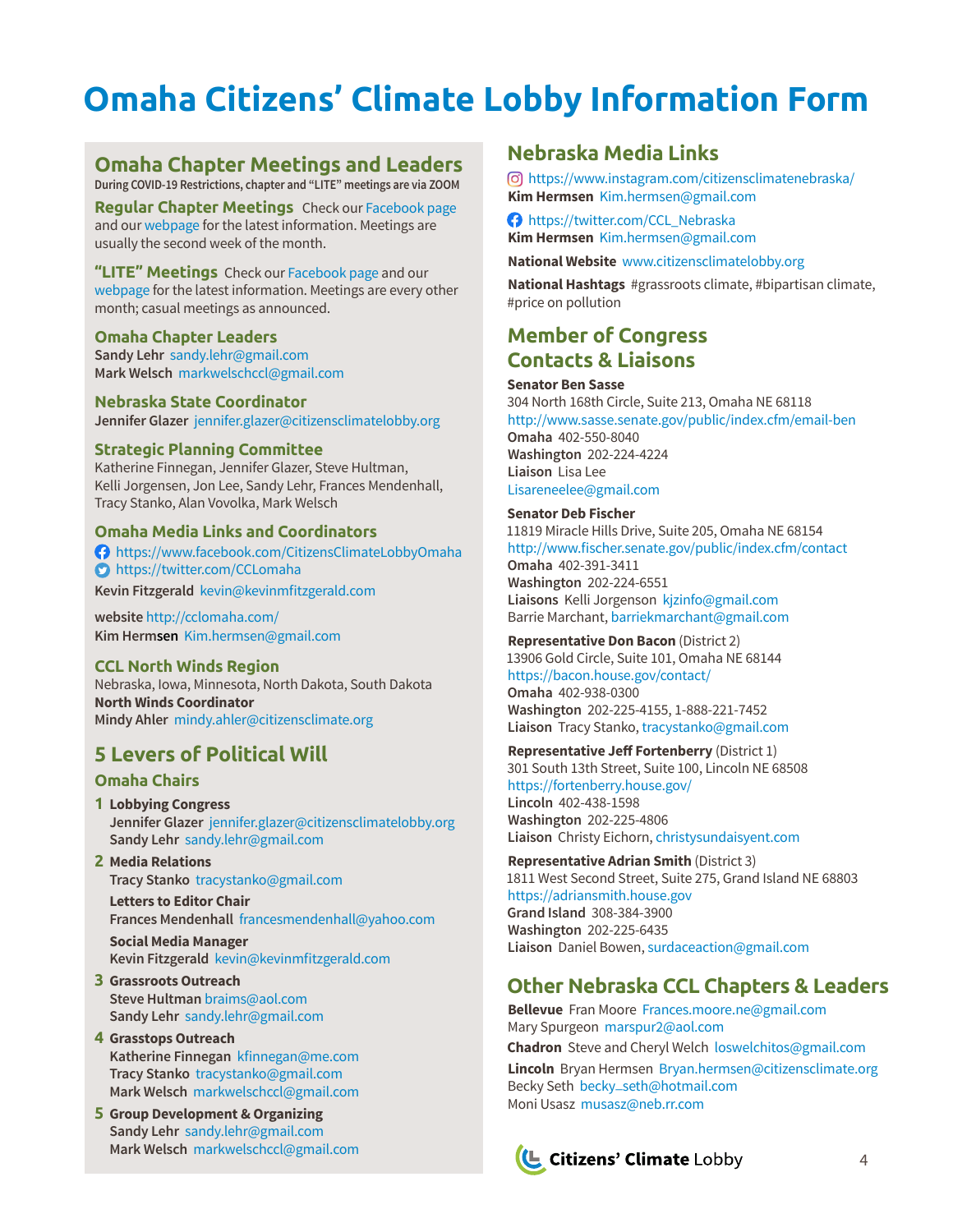## <span id="page-4-0"></span>**H.R. 763 - Energy Innovation and Carbon Dividend Act of 2019**

### **Overview**

For over a decade, our volunteers have asked their members of Congress to work together to solve climate change. A viable climate change solution needs to be big and lasting — which means bipartisan legislation. We fully support H.R. 763, the Energy Innovation and Carbon Dividend Act. This policy will drive down America's carbon pollution while unleashing American technology innovation and ingenuity. We support this bill because it is effective, good for people, good for the economy, bipartisan, and revenue-neutral.

### How does it work?

### **Carbon Fee**

**1**

This policy puts a fee on fossil fuels like coal, oil, and gas. It starts low, and grows over time. It will drive down carbon pollution because energy companies, industries, and consumers will move toward cleaner, cheaper options.

**Carbon Dividend 2**

The money collected from the carbon fee is allocated in equal shares every month to the American people to spend as they see fit. Program costs are paid from the fees collected. The government does not keep any of the money from the carbon fee.

### **Regulatory Adjustment 3**

This policy preserves effective current regulations, like auto mileage standards, but pauses the EPA authority to regulate the  $CO<sub>2</sub>$  and equivalent emissions covered by the fee, for the first 10 years after the policy is enacted. If emission targets are not being met after 10 years, Congress gives clear direction to the EPA to regulate those emissions to meet those targets. The pause does not impact EPA regulations related to water quality, air quality, health or other issues. This policy's price on pollution will lower carbon emissions far more than existing and pending EPA regulations.

## **4**

### **Border Carbon Adjustment**

To protect U.S. manufacturers and jobs, imported goods will be assessed a border carbon adjustment, and goods exported from the United States will receive a refund under this policy.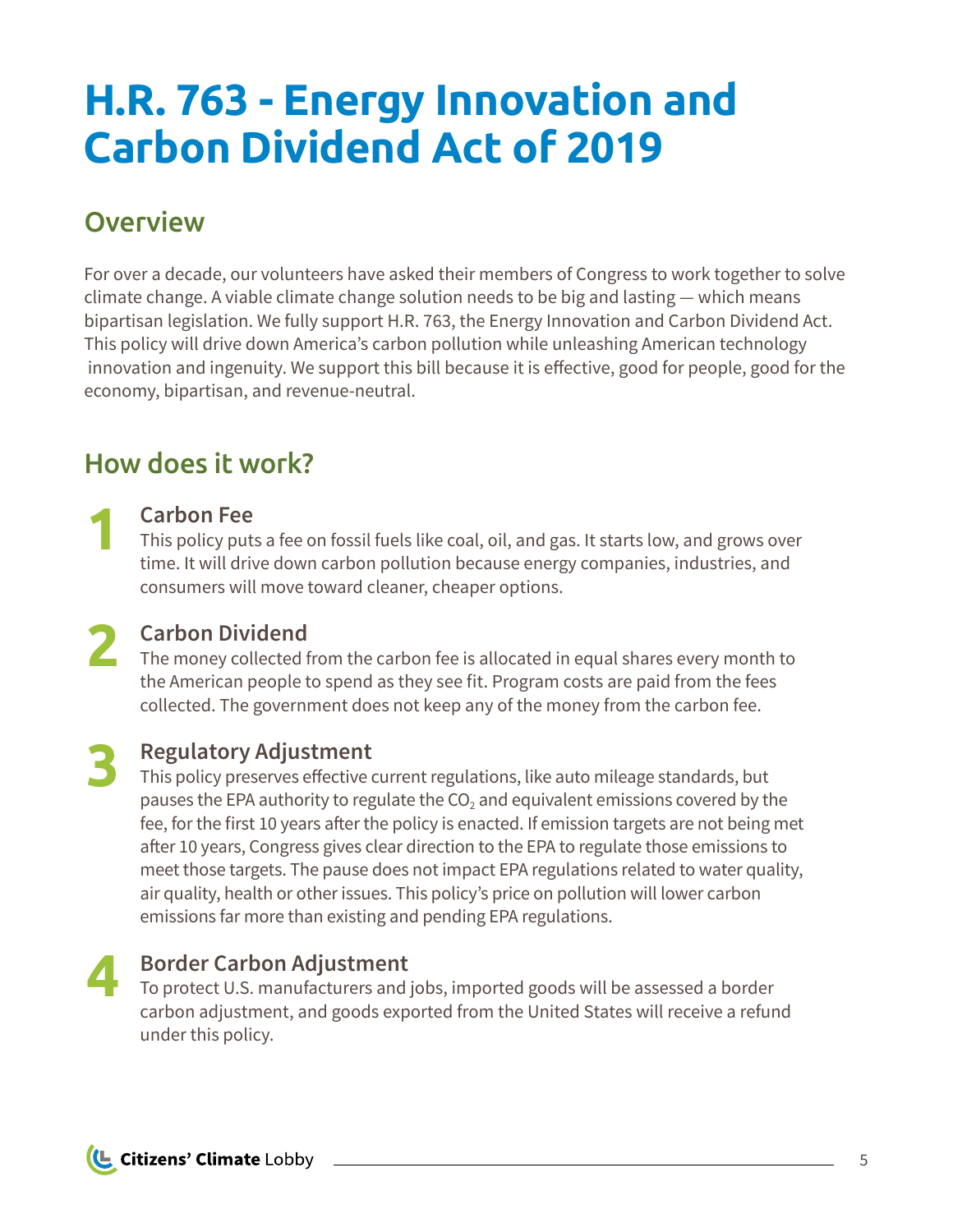## <span id="page-5-0"></span>CCL Organizational Structure and the Five Levers of Political Will

Citizens Climate Lobby staff and volunteers at the national level provide resources like training calls, marketing materials, and general information to all CCL volunteers, in addition to strategic guidance to regional and state coordinators. Regional and state coordinators oversee the efforts of chapter group leaders, who directly lead CCL chapters. CCL chapters coordinate volunteer efforts to pull the *Levers of Political Will*. In our Omaha chapter, our Strategic Planning Committee leads the high-level efforts for each lever, while volunteers in groups organized under Team Leads focus on a specific action like speaking, seeking business endorsements, and tabling. Besides Omaha, there are 3 other Nebraska chapters; Bellevue, Chadron and Lincoln.

The Levers of Political Will are five core areas of activity that all Citizens' Climate Lobby chapters engage in to bring citizens into the political process and ensure that their contribution is constructive, in order to make more good possible.

### **The Five Levers of Political Will are:**

- **Lobbying Congress** We train citizens how to lobby in support of a Carbon Fee and Dividend proposal by building friendly relationships with our federally elected representatives.
- **Media Relations** Media Relations<br>We train citizens how to engage with and influence the media. We write letters to<br>the editors and an eds mest with editorial heard and works also a statistic in all the editors and op-eds, meet with editorial boards and work to place stories in all forms of media.
- **3**

**1**

### **Grassroots Outreach**

We recruit and educate the public on climate solutions, citizen advocacy and how to participate with one's government.



### **Grasstops Outreach**

We seek to educate, build partnerships with and gain the support of community leaders and non-governmental organizations, both nationally and locally.

### **Group Development & Organizing 5**

It is through the growth and management of the local CCL group/chapter, that it becomes possible to push on the other four levers for building political will. We also are actively reaching out to increase diversity, students and conservative members.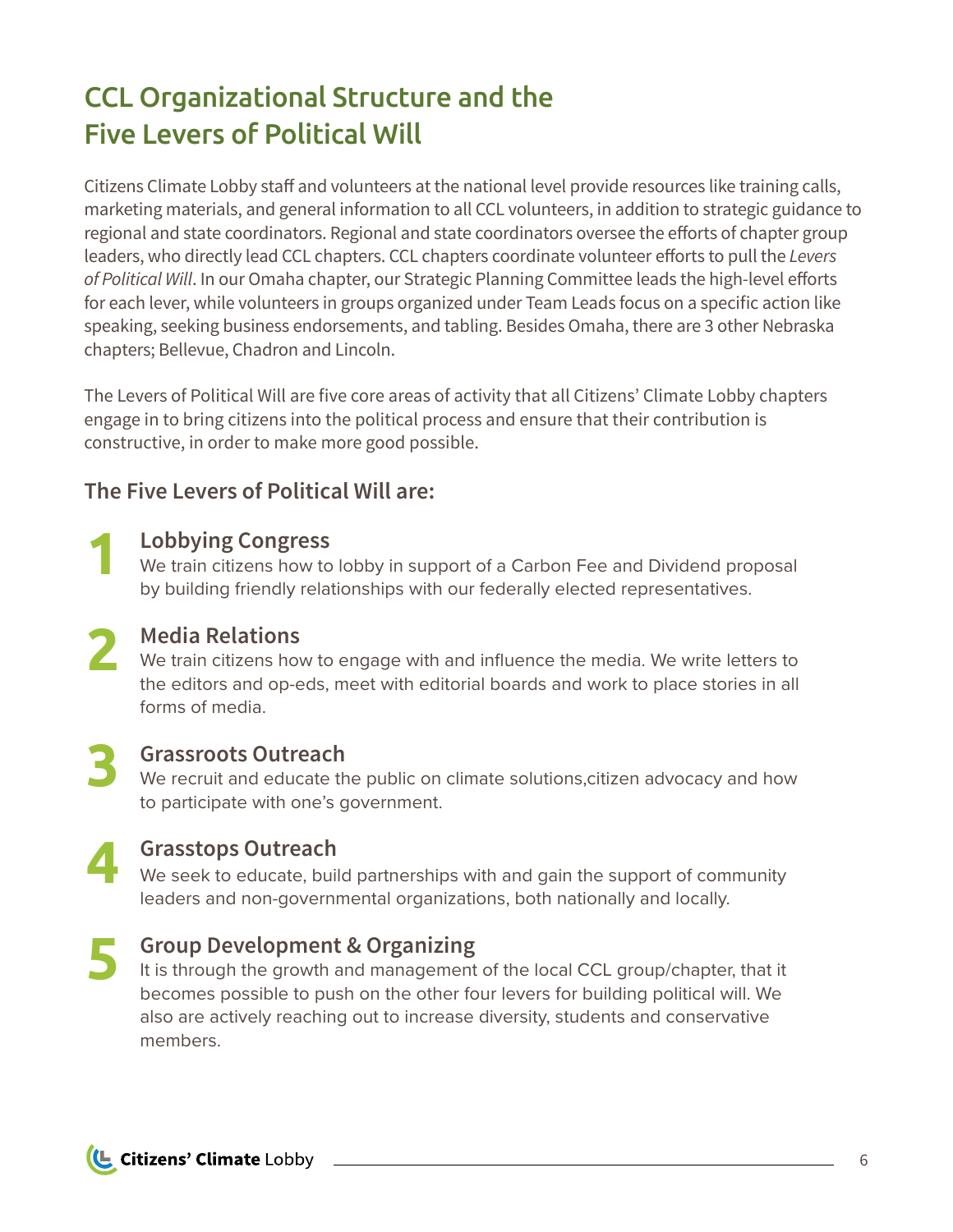## <span id="page-6-0"></span>Accomplishments & Organization-Wide Programs

### **Our Accomplishments:**

- $\blacksquare$  We have successfully worked with Congress to introduce (H.R. 763) The Energy Innovation and Carbon Dividend Act (EICDA) of 2019. CCL supports this bill, and is working towards its re-introduction in the Senate, and its passage through Congress.
- Our efforts have been instrumental in establishing the House Climate Solutions Caucus, a bipartisan group in the US House of Representatives which will explore policy options that address the impacts, causes, and challenges of our changing climate.
- $\blacksquare$  Soon after establishing a bipartisan group in the House, CCL aided in the establishment of the Senate Climate Solutions Caucus. This bipartisan group in the Senate believes Congress should play a central role in guiding America's 21st century energy economy and addressing the challenge of a changing climate.
- We have partnered with the California state legislature to pass a resolution calling on the federal government to enact Carbon Fee and Dividend nationwide.
- $\blacksquare$  More recently we have worked with the Utah state legislature to pass a similar resolution calling on the federal government to take climate action nationwide.
- $\blacksquare$  Over the past 10 years we have seen a ten to a hundred fold increase in participation in a variety of engagement opportunities including chapter meeting attendance, written letters to congress, written letters to publication editors, and community outreach events.

### **Organization-Wide Programs**

**CCL Calls** Each month, you will receive an email or text message with your call-in guide to the Monthly Calling Campaign. As a participant in this campaign you can call your representative's office to express your concerns and respectfully urge climate action. Sounds scary, but it's easier than you think—CCL provides the contact info and suggestions on what to say! You will talk to a staff member in your representative's office or get a recording. They won't quiz you. They will simply ask for your name and address, then take notes as you express your concerns based on the talking points we'll provide you. That's it! Sign up at**<https://cclcalls.org>**

**Action Teams** Unlike local chapters, Action Teams are organized at the national level around specific topics or areas of focus, each working to create the political will for a livable world. Most teams meet regularly by phone and communicate through the national CCL website. They do not need to be led by a chapter leader or organized through a coordinator. **<https://community.citizensclimate.org/groups/action-teams>**

**CCL Community** CCL offers volunteers an internet site that contains a huge selection of training, assets like tabling signage and marketing materials, and discussion forums where volunteers from all over the world can share ideas. **<https://community.citizensclimate.org/dashboard>**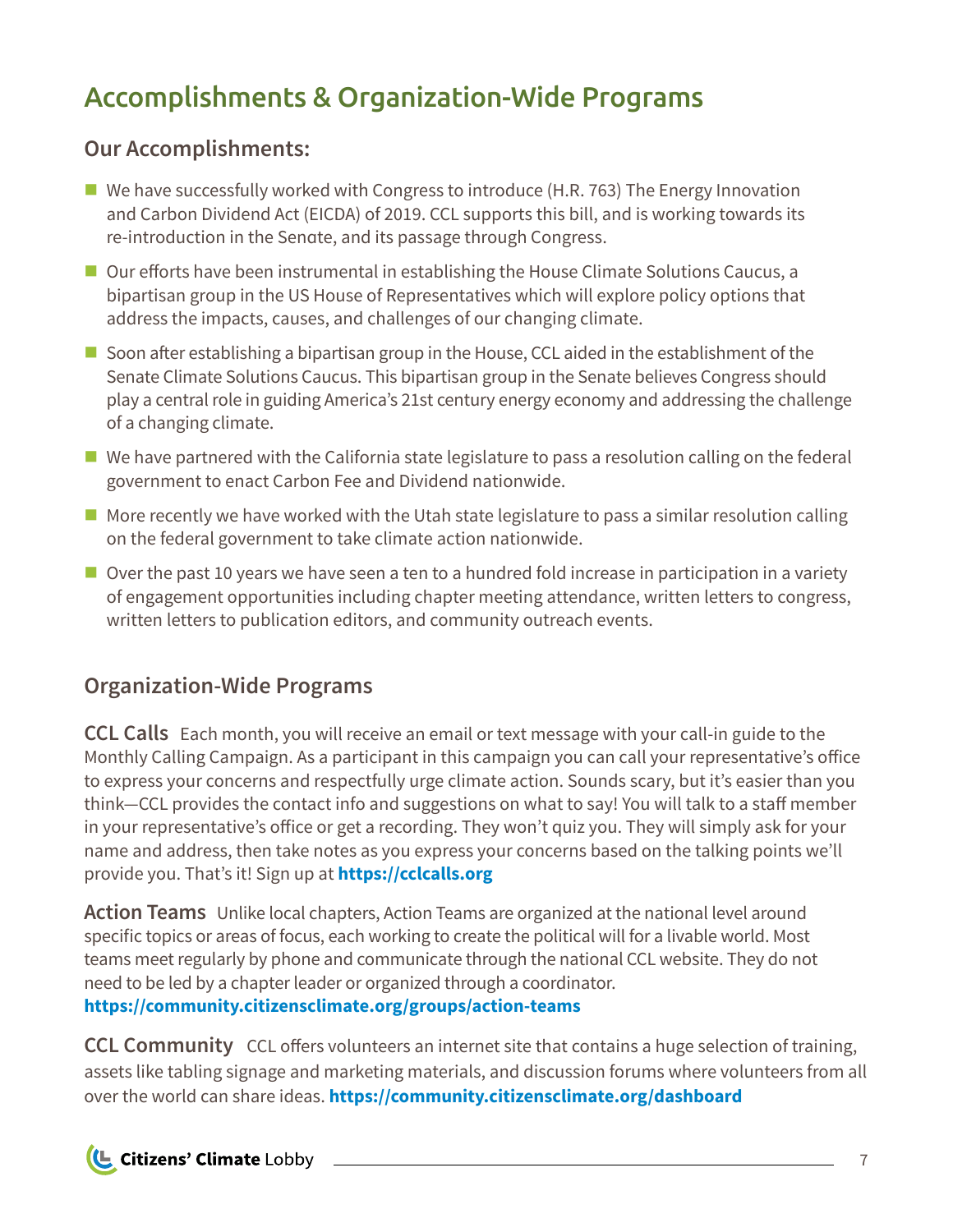<span id="page-7-0"></span>**CCL Text Messages** Sign up for CCL text messages to get breaking climate news and action alerts on your cell phone. You will receive approximately 1-2 messages per month and possibly more when we have a significant piece of legislation moving its way through Congress. **<https://citizensclimatelobby.org/join-citizens-climate-lobby/>**

**Social Media** We have national and local presence on most social media platforms. National social media profiles are under @citizensclimate on Twitter and Instagram and CitizensClimateLobby on Facebook. Look for our local @CCLomaha profiles on Facebook and Twitter:

**<https://www.facebook.com/CitizensClimateLobbyOmaha> <https://www.twitter.com/CCLomaha>**

### Nebraska Chapter and District Locations



**Congressional District 2** 

**Congressional District 3** 

**CCL Chapters:** 

**[Bellevue](https://citizensclimatelobby.org/chapters/NE_Bellevue/)** [https://citizensclimatelobby.org/chapters/NE\\_Bellevue/](Chadron	https://citizensclimatelobby.org/chapters/NE_Chadron/) **[Chadron](https://citizensclimatelobby.org/chapters/NE_Chadron/)** [https://citizensclimatelobby.org/chapters/NE\\_Chadron/](https://citizensclimatelobby.org/chapters/NE_Chadron/) **[Lincoln](https://citizensclimatelobby.org/chapters/NE_Lincoln/)** [https://citizensclimatelobby.org/chapters/NE\\_Lincoln/](https://citizensclimatelobby.org/chapters/NE_Lincoln/) **[Omaha](https://cclomaha.com/)** <https://cclomaha.com/>